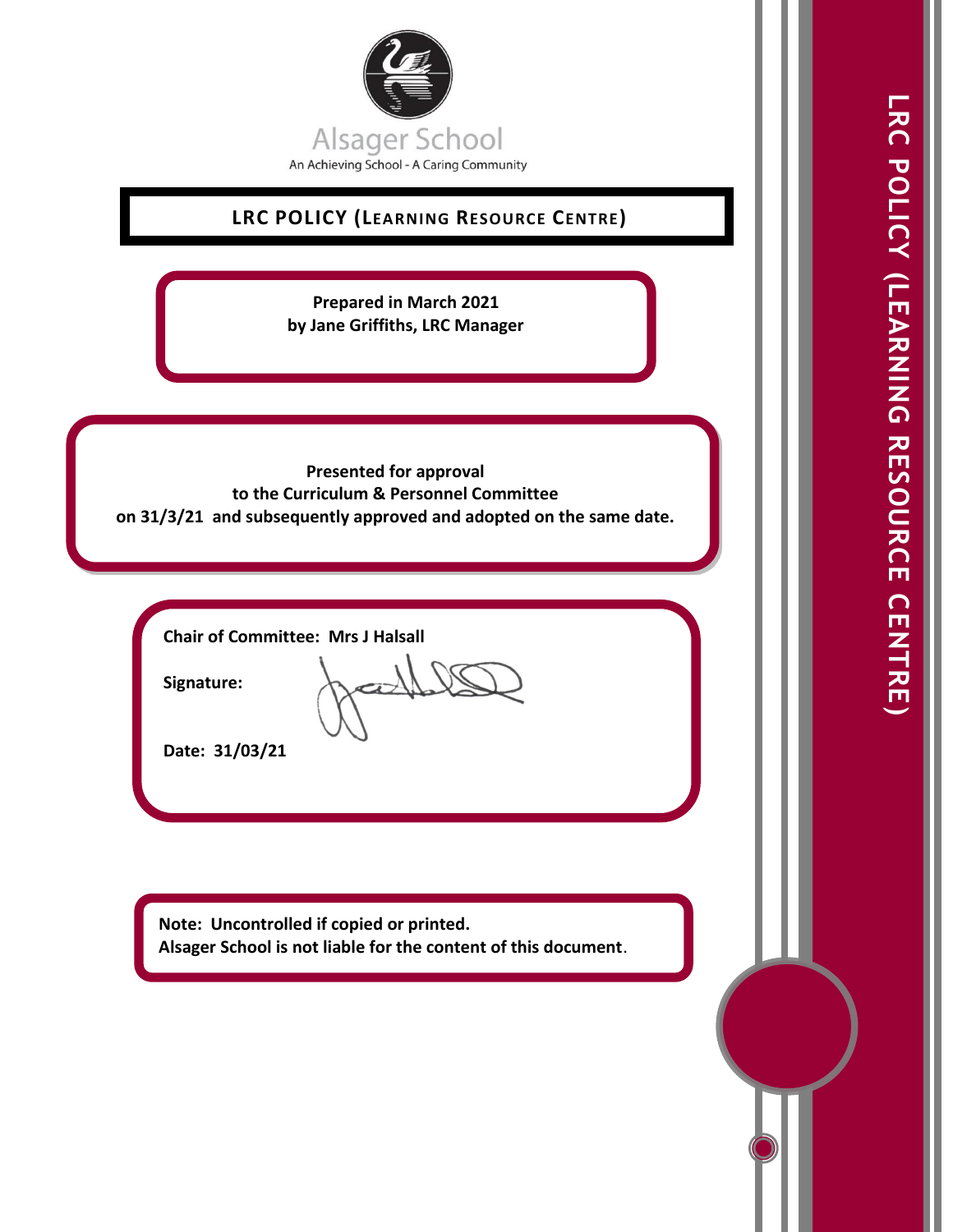## **Mission Statement**

The LRC supports independent and teacher-led learning and the discovery of material for pleasure and enjoyment. The LRC subscribes to the statement by Ofsted  $(2012)^1$  that: "All schools should develop policies to promote reading for enjoyment throughout the school".

The LRC promotes the love of reading and curiosity for knowledge and contributes where appropriate to the spiritual, moral, cultural, mental and physical development of students, in line with the ethos of the school.

The LRC assists parents/carers in supporting their children and works to ensure that students have access to a high level of resources across all literacies.

## **Aims & Objectives**

To foster the habit of reading for pleasure, exposing pupils to a range of classic and contemporary literature reflecting a variety of cultural traditions to enhance their appreciation and respect for their own and other cultures.

To assist in the monitoring of students' reading behaviour and assist with the implementation of intervention as required.

To support the curriculum by stocking relevant, timely and up-to-date resources across a variety of formats which are organised to allow easy retrieval.

To create an environment for voluntary and directed study in which students can develop an ability and desire to learn independently and accept responsibility for their learning and educational development.

To support independent research by providing access to materials outside of lesson time.

To enable teaching colleagues to communicate their subject more effectively by providing access to a variety of resources.

To stock resources to support each student as an individual including information on mental health, home and personal concerns and to assist with life decisions, such as careers and further/higher education information.

To support staff with their professional development by providing access to appropriate professional resources.

To encourage engagement by creating displays linking to current work, world events, literary subjects and national awareness days.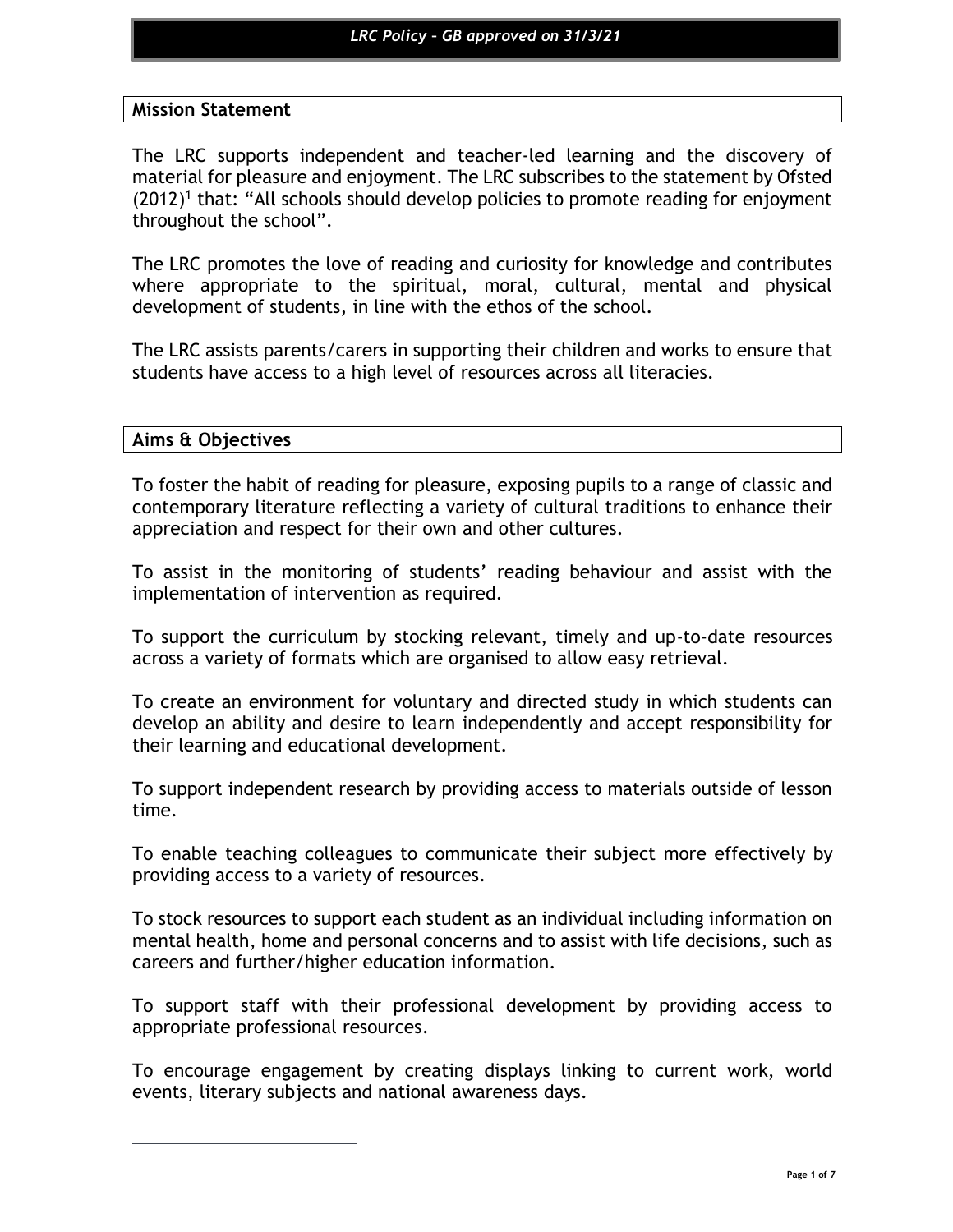To encourage engagement in reading/books through competitions and challenges throughout the year, especially for Storytelling Week and World Book Day.

To encourage staff and students to see the LRC as a learning space and a warm, welcoming environment.

To ensure LRC staff undertake CPD when required so they can offer the most up-todate support and resources needed by the students.

## **Location & Opening Times**

The LRC is located in the Parker Building, on the middle floor, and is open from 8:30am until 4:30pm Monday to Thursday, and 8:30am until 3:15pm on Friday.

If it is necessary to close for any reason, students will be informed via form tutors and email. Parents/carers will also be advised accordingly via Parent Mail and social media.

## **Organisation & Use**

| LRC Manager -      | Mrs Jane Griffiths |
|--------------------|--------------------|
| <b>LRC Officer</b> | Mrs Susan Downey   |

The LRC has two areas, fiction and non-fiction. In the non-fiction area there are 23 computers and information books. There is a separate area that houses the Sixth Form information books and journals, alongside sections for careers/further education and a staff CPD library. All non-fiction resources are classified according to the Dewey system and are clearly labelled on the spine. Additionally, there are numerous study tables with seating for approximately 40 students, and a projector to aid any teaching.

The fiction side has 7 computers and study tables seating 10 students, alongside comfortable seating and stools for approximately 28 students. Fiction is arranged alphabetically by the author's surname. Equipment is regularly audited by the LRC Manager and an annual inventory is completed.

The LRC uses Heritage Library Management System for cataloguing and loan functions. Additionally, students have access to an online catalogue and the MyCirqu app to access their record.

## **The LRC is used by:**

Year 7 & 8 English classes as they have one lesson per fortnight in the LRC as a dedicated 'Reading Lesson' as part of their timetabled English lessons. These lessons are hosted by the LRC Officer who works alongside the class teacher to embed a passion for reading alongside developing vocabulary.

Teachers who are encouraged to book the LRC for research-based lessons. Ideally these lessons will not be restricted to ICT-based research solely.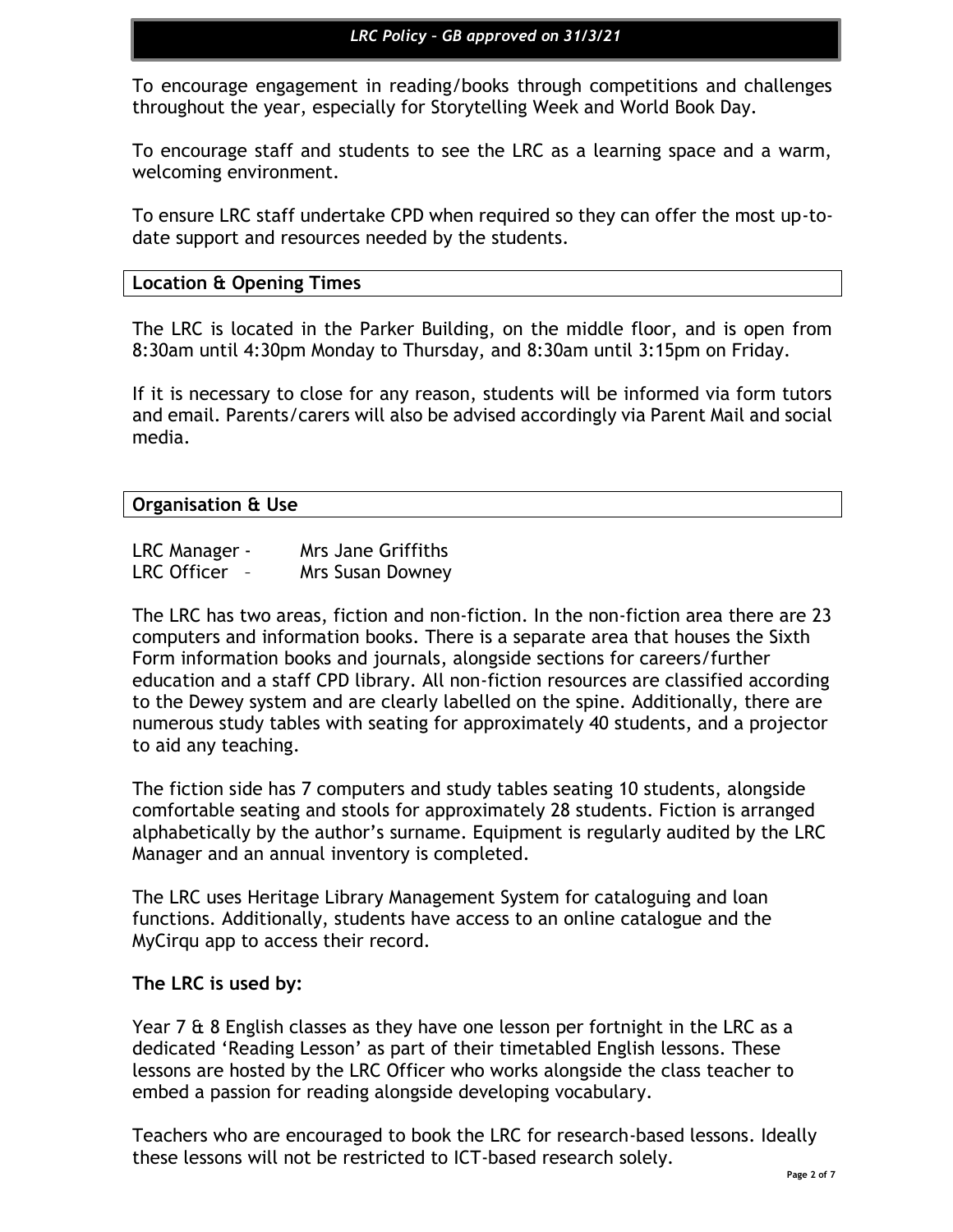All Sixth Form students who will be able to access resources identified by the subject teacher.

Sixth from students for private study during lesson times, although this may be limited if a class is booked in the LRC.

Teaching assistants or mentors to work with small groups of students.

Small group of up to 6 students during lesson times who may be admitted to the LRC with an accompanying pass signed by the teacher, or pre-booking, to work on a specific task.

The LRC Manager to deliver library skills lessons/induction sessions,

Students to choose books/access computers during break, lunchtime and after school.

Visiting authors, storytellers and poets as the LRC staff host events for students.

#### **Resources**

- $\triangleright$  Books for loan and reference.
- ➢ Fiction including Graphic Novels & Manga and Foreign Language Fiction.
- $\triangleright$  Magazines, newspapers & journals.
- ➢ Non-Fiction.
- $\triangleright$  CD Audio books.
- $\triangleright$  Wide range of dictionaries.
- $\triangleright$  E-book platform accessible to all students and staff.

#### **Stock Selection:**

- General reading material will be selected by the LRC Manager and/or LRC Officer and will take into account requests from staff and students, with all recommendations considered carefully.
- Items must be suitable for students' age range and reading abilities. Some items have an age restriction placed on them if the content is deemed to be inappropriate for younger students.
- Good presentation and quality.
- Good value for money.
- Fiction books should cover a wide range of issues, experiences and cultures and should not portray stereotypical views on race, gender, and different cultures.
- Non-fiction books should be up to date publications either as a point of reference or supporting students' leisure interests. Liaison with Heads of Subjects to discuss their resource requirements.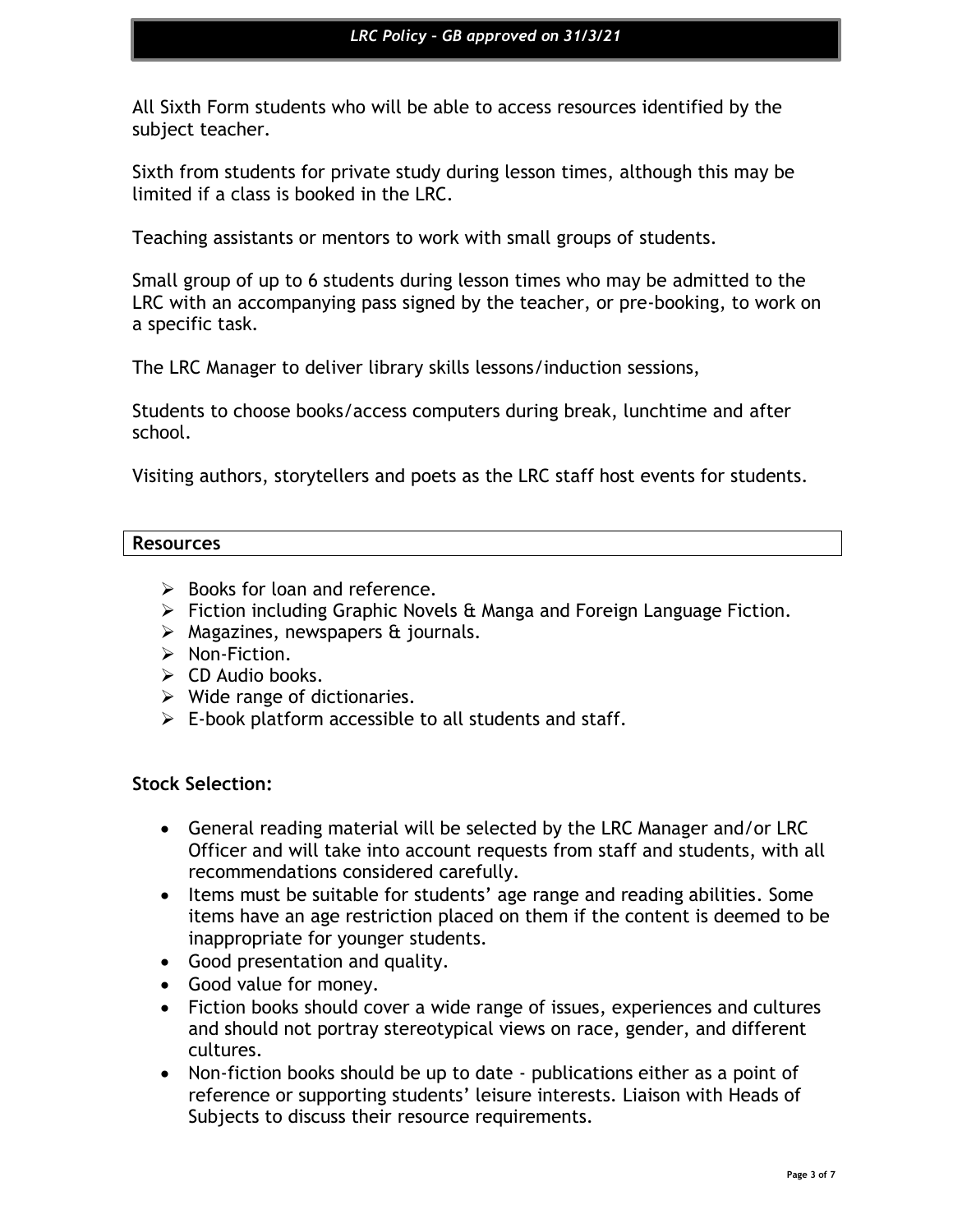• Subject-specific materials for the Sixth Form provision are selected by the LRC Manager after consultation with Heads of Subjects and teaching staff.

## **Stock Deletion:**

## Fiction

- Books that are in a shabby or damaged condition.
- Presentation that is old fashioned and outdated.
- Is part of a set of books where several are missing, and the others cannot be sourced and purchased.
- Items (other than classics) that have not been out on loan for the previous five years.

#### Non-Fiction

- Books that are in a shabby or damaged condition.
- Content that is out of date, as it can be misleading for students.
- Is part of a set of books where several are missing.
- Items that have not been out on loan for the previous ten years.

#### Disposal of stock

- Fiction books may be given to teachers for their classroom use (i.e. book boxes for form time).
- Non-fiction may be given to departments, but not if outdated.
- Books can be disposed of in the recycle bin.
- Books can be given to local charity shops provided that all school markings are removed.

#### **Donations:**

Donations are welcomed, but it is the decision of the LRC staff as to whether the item(s) should be added to stock.

#### **Loan Procedures**

Years 7 – 11 may borrow four items for a loan period of four weeks (items can be renewed in person or via app/email if not required by other students after this time).

Years 12 and 13 may borrow six items for a loan period of four weeks (these can be renewed in person or via app/email if needed).

Staff members may borrow up to four items for a loan period of four weeks (these can be renewed in person or via email if needed).

Students are not charged fines for overdue books, as children are not charged fines in a public library. The main objective is to have the book returned – putting a financial barrier in the way can hinder this, but we do charge for lost or badly damaged books.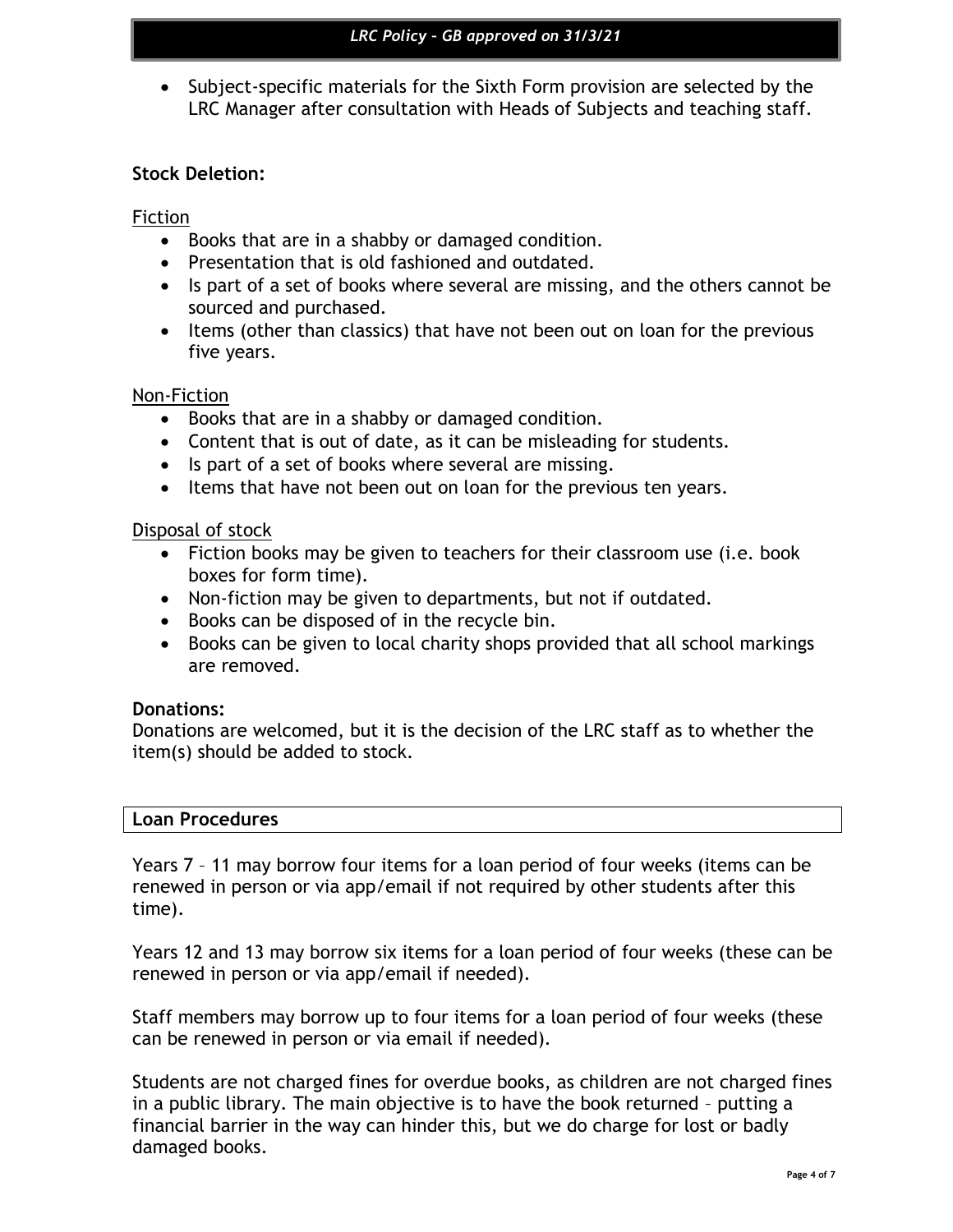The library management software is used by the LRC staff to recover overdue items from students. This is done by sending a series of emails to the student and if there is no response to this, then an email(s) and letter(s) is sent home, followed by a phone call if necessary. ParentPay will be used to collect monies due.

#### **Displays and Promotions**

Displays and posters both inside and outside the LRC will be engaging and informative and contribute to presenting the resource as a focal point of the school.

All staff should be 'reading role models' encouraging students through recommendations of their own reading and discussions around books. The LRC will facilitate opportunities for all staff to be able to promote and encourage reading of all kinds.

The displays will often focus on competitions; both internal competitions, and external ones; and on other opportunities on offer to our students, such as the Staffordshire Young Teen Fiction Award (YTF), Carnegie Shadowing, and World Book Day.

Reward Scheme for year 7 & 8 Reading Lessons, 'Harry Potter' tickets issued for good work and a draw for prizes is made at the end of the academic year.

#### **Learning Skills**

To assist in the process of helping students become independent learners, opportunities will be provided for all school members to be trained in using the LRC facilities and become familiar with library skills such as using book indexes, contents pages, glossaries, dictionary use and finding specific items on the library computers 'search' system.

Support will also be provided for lessons based in the LRC, provided that the teacher has discussed their requirements beforehand.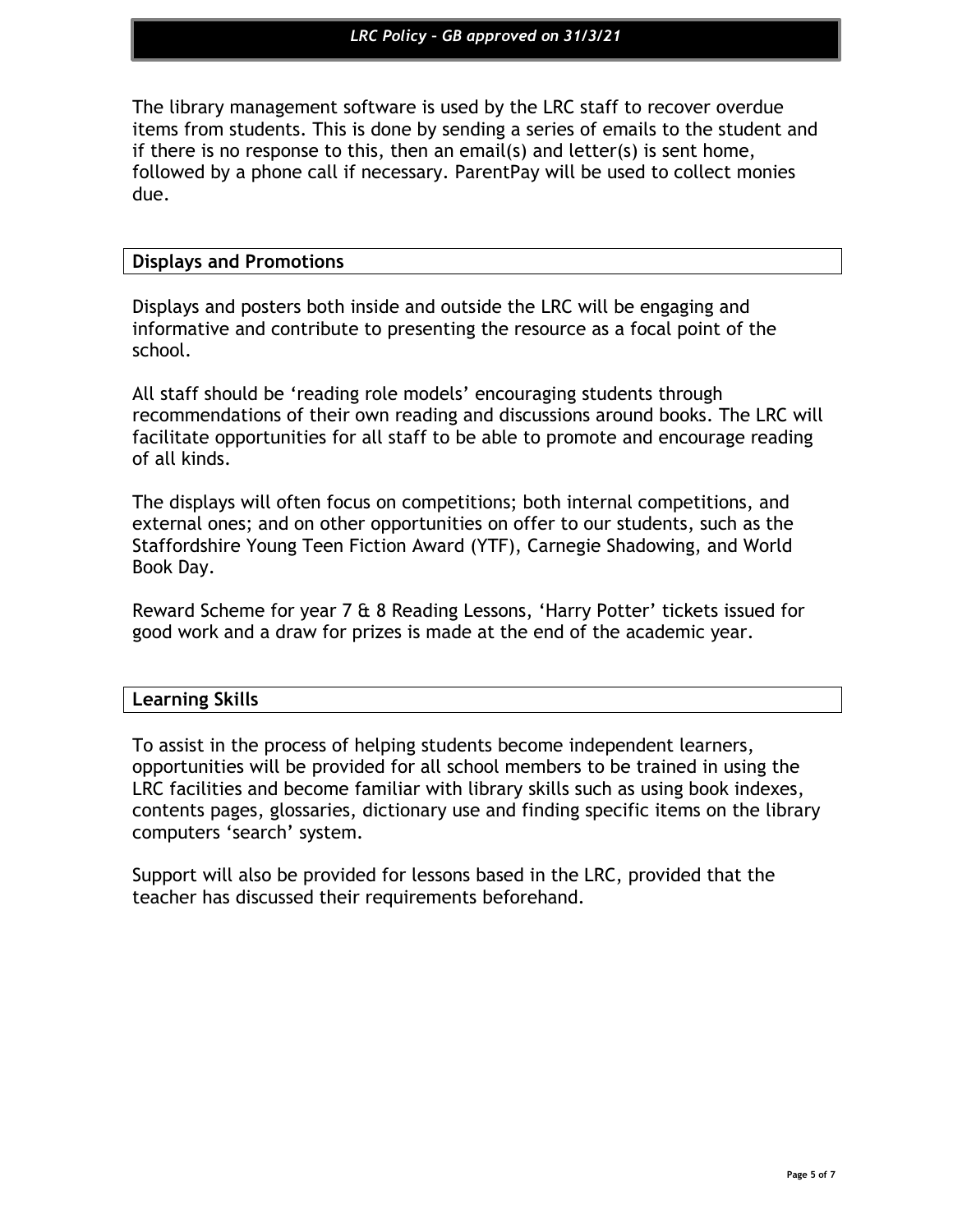## **Behaviour/Rules**

Students must always behave sensibly and quietly.

- No chewing, eating or drinking allowed.
- Mobile phones are not to be used in the LRC, including after school.
- Books are to be returned to their proper place and workspaces are to be left tidy.
- Students are expected to behave in a sensible manner and to respect the needs of other LRC users.
- Noisy, disruptive students will be given a warning and if they continue to behave in an inappropriate way, will be sent out of the LRC. Future library access will be restricted for students who choose to disregard our code of conduct.
- If students use the LRC facilities after school, they must be doing homework or reading quietly and following the LRC Code of Conduct and the ICT Acceptable Use Policy.
- The LRC is not to be used as a social gathering.
- The LRC is a quiet working environment throughout lesson time. The silent restriction is lifted at break, lunchtime and after school but students are still expected to work as quietly as possible.
- If students want to use the LRC during form time they need to have prior permission from their form tutor.
- If the LRC is booked for a lesson, then only the students in that lesson may use the LRC unless otherwise agreed with the teacher or LRC staff.
- Language should be appropriate for school.

## **Funding**

The LRC receives funding in the form of an annual budget allocation, which is reviewed on a yearly basis. Provided finances permit, this should allow for expansion in order that the school is able to meet the guidelines set for the renewal of 10% of worn or outdated stock each year.

## **Future Developments**

The LRC aims:

- To continue to develop the positive relationships with other departments.
- To continue encouraging students to use the LRC for work or pleasure through their own personal choice.
- To develop a curriculum map so the LRC is aware of what topics are being taught during the academic year and which resources are required for this.
- To further promote the LRC as a safe space for students to support their mental wellbeing.